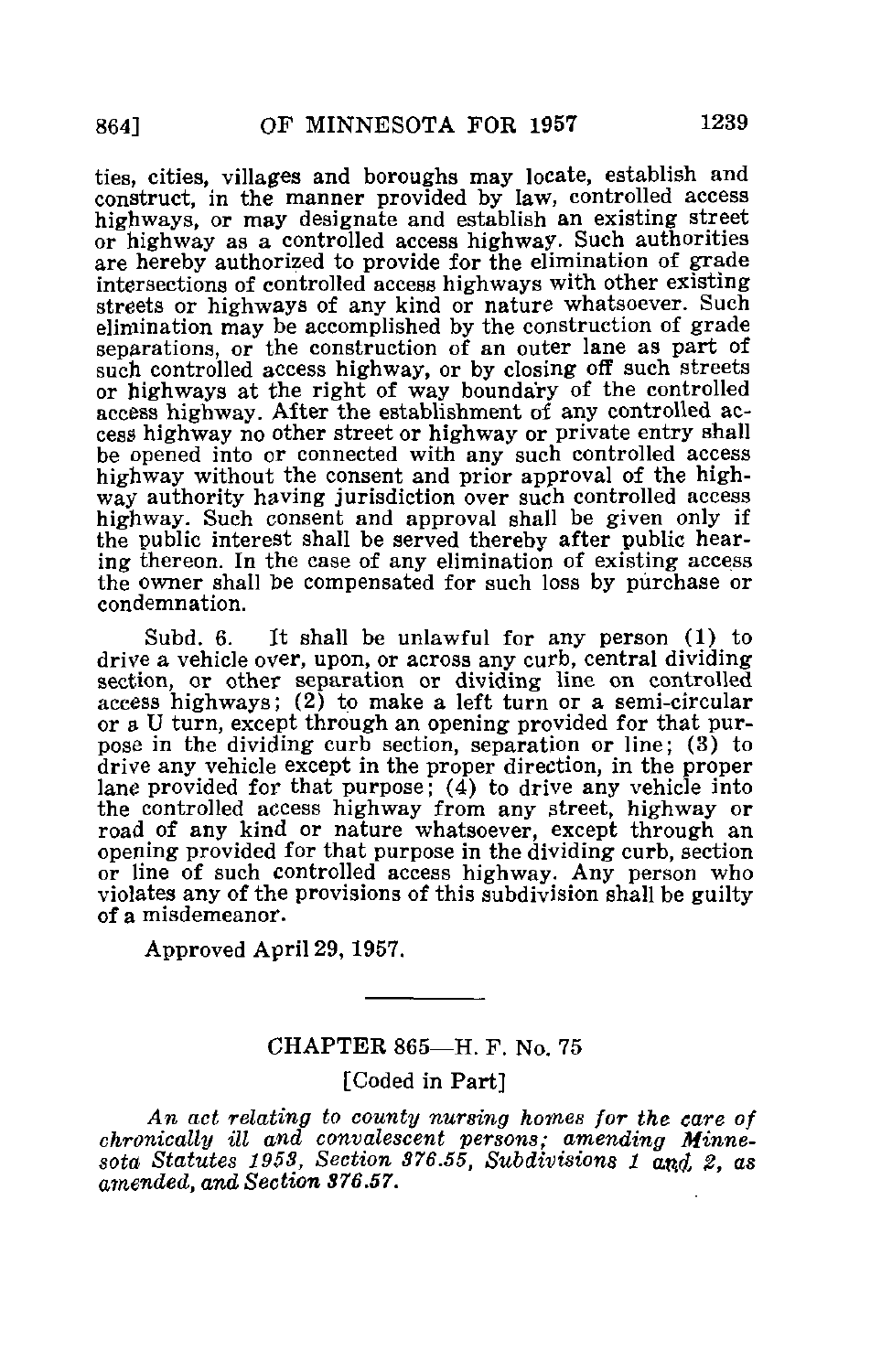Be it enacted by the Legislature of the State of Minnesota:

Section 1. Minnesota Statutes 1953, Section 376.55, Subdivision 1, is amended to read:

376.55 Subdivision 1. County nursing home. (a) Any county, or any group of counties acting jointly are hereby authorized to establish a county nursing home, in sections 376.55 to 376.66 also termed "nursing home", for the care and treatment of chronically ill or convalescent persons with the consent of a *majority of* the county board;

(b) In addition to its usual meaning, the phrase "chronically ill or convalescent persons" as used in sections 376.55 to 376.66 includes persons who need nursing home care because old age or infirmity renders them unable to properly care for themselves;

(c) Nursing homes established under sections 376.55 to 376.66 shall be devoted primarily to the care and treatment of persons requiring welfare services.

Sec. 2. Minnesota Statutes 1953, Section 376.55, Subdivision 2, as amended by Laws 1955, Chapter 610, Section 1, is amended to read:

Subd. 2. Establishment. The county board of any county, or any group of counties acting jointly, may establish a nursing home as provided in sections 376.55 to 376.66, by converting suitable existing county-owned buildings, or by leasing suitable premises for a term of not to exceed 15 years with suitable provision in the instrument of leasing for additional terms of not to exceed 15 years exercisable at the election and option of the leasee or lessees, or by acquiring by gift, purchase, or condemnation proceedings instituted in the name of the county, or counties, a suitable site, and erecting suitable buildings thereon, and to equip and maintain the same as a nursing home for chronically ill and convalescent persons.

Sec. 3. Minnesota Statutes 1953, Section 376.57, is amended to read:

376.57 Determination to establish. In establishing a jointly owned and operated county nursing home, each of the cooperating counties shall determine by a majority vote of the county board of that county that it is in favor of the establishment of such home, the place of its location, the approximate amount to be expended for the establishment of the proposed nursing home under the authority provided in section 376.55 and authorize the payment by that county of its proportionate share of that cost of establishment. The proportion of costs of